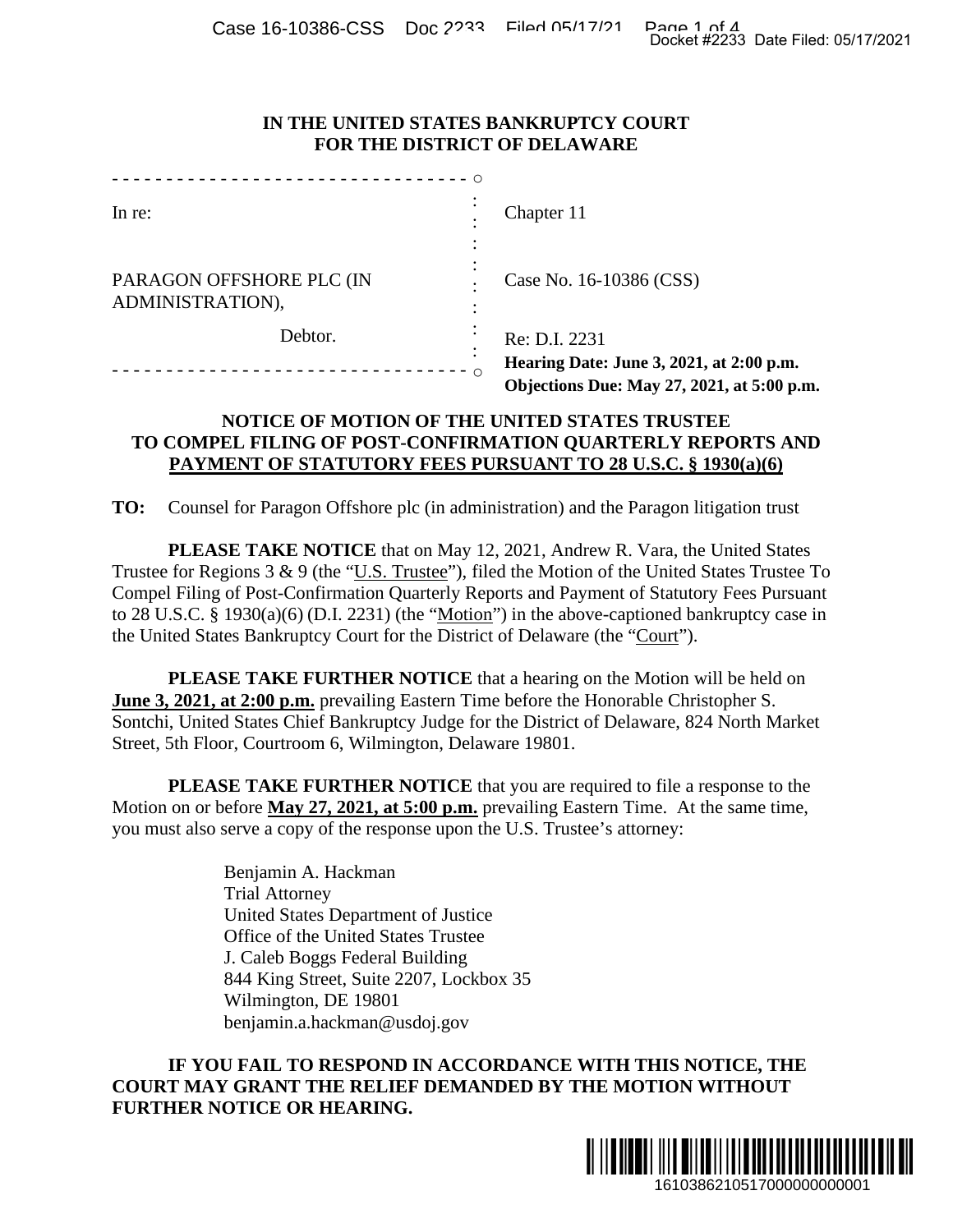Dated: May 17, 2021 By: Wilmington, Delaware

## **ANDREW R. VARA UNITED STATES TRUSTEE, REGIONS 3 & 9**

By: */s/ Benjamin Hackman* Benjamin A. Hackman Trial Attorney United States Department of Justice Office of the United States Trustee J. Caleb Boggs Federal Building 844 King Street, Suite 2207, Lockbox 35 Wilmington, DE 19801 (302) 573-6491 (302) 573-6497 (fax) benjamin.a.hackman@usdoj.gov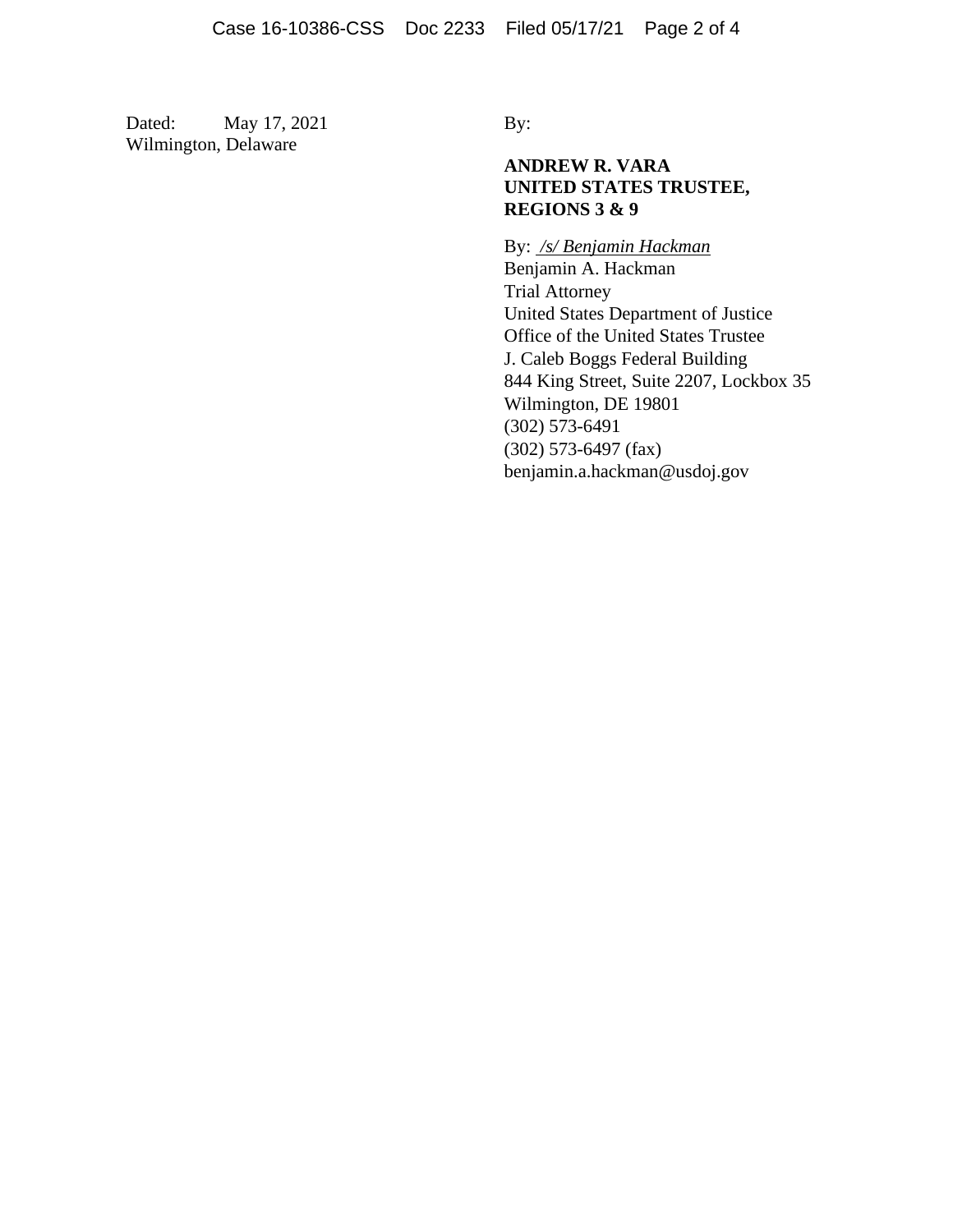#### **CERTIFICATE OF SERVICE**

I certify that on May 17, 2021, I caused to be served a copy of the NOTICE OF MOTION OF THE UNITED STATES TRUSTEE TO COMPEL FILING OF POST-CONFIRMATION QUARTERLY REPORTS AND PAYMENT OF STATUTORY FEES PURSUANT TO 28 U.S.C. § 1930(a)(6) (D.I. 2231) in the above-entitled action via e-mail upon the following persons:

Weil, Gotshal & Manges LLP 767 Fifth Avenue New York, New York 10153 Attn: Gary T. Holtzer, Esq. Telephone: (212) 310-8000 Email: gary.holtzer@weil.com

Weil, Gotshal & Manges LLP 700 Louisiana, Suite 700 Houston, TX 77002 Attn: Alfredo Perez Telephone: (713) 546-5000 alfredo.perez@weil.com

Richards, Layton & Finger, P.A. One Rodney Square 920 North King Street Wilmington, Delaware 19801 Attn: Mark D. Collins, Esq. Amanda R. Steele, Esq. Telephone: (302) 651-7700 Email: collins@rlf.com steele@rlf.com

Pachulski Stang Ziehl & Jones LLP Laura Davis Jones Timothy P. Cairns 919 N. Market Street, 17th Floor P.O. Box 8705 Wilmington, DE 19899-8705 ljones@pszjlaw.com tcairns@pszjlaw.com

Kirkland & Ellis LLP David J. Zott, P.C. Jeffrey J. Zeiger, P.C. William E. Arnault Anne I. Salomon Jason A. Feld 300 N. LaSalle Street Chicago, IL 60654 dzott@kirkland.com jzeiger@kirkland.com warnault@kirkland.com anne.salomon@kirkland.com jason.feld@kirkland.com